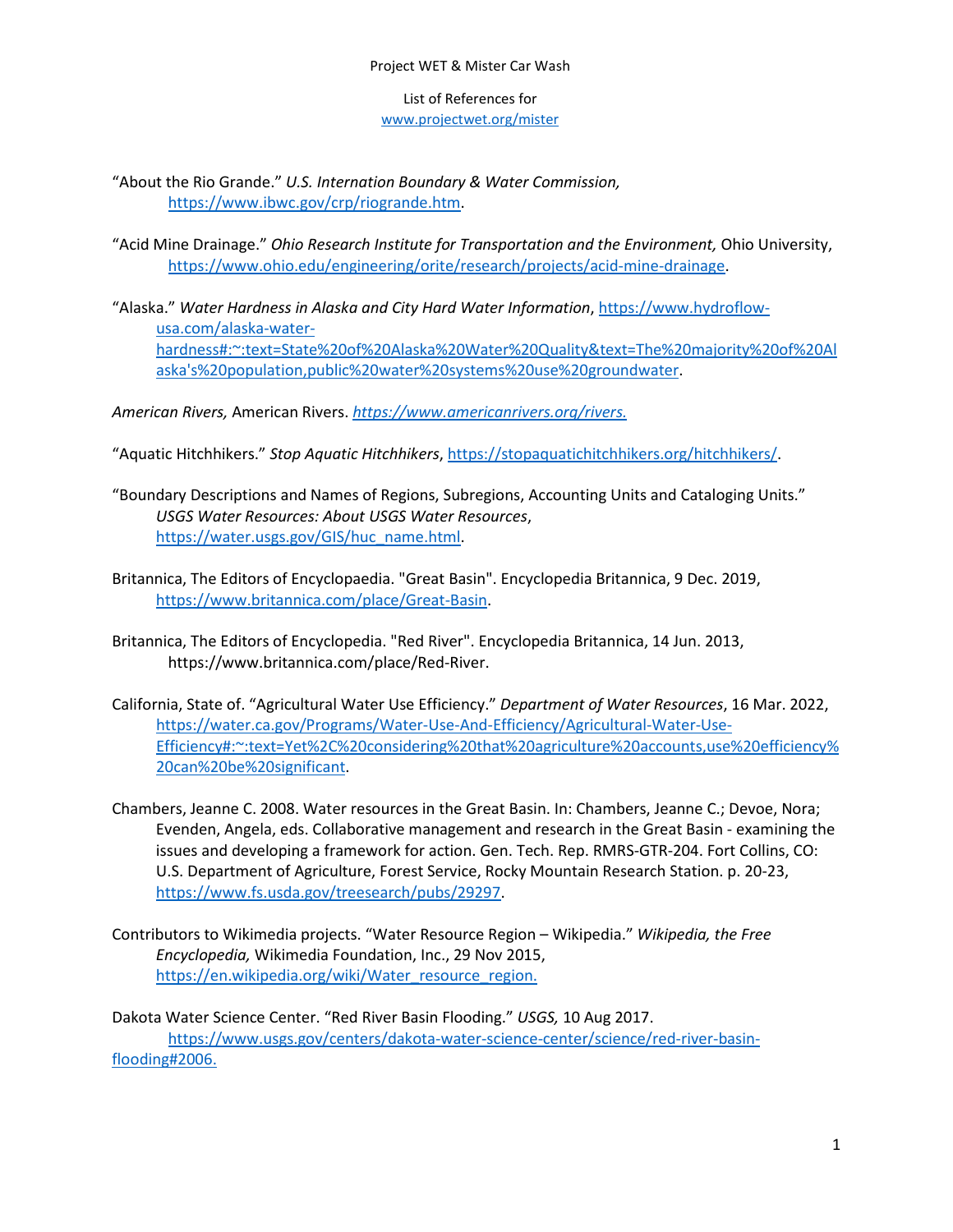## List of References for www.projectwet.org/mister

EPA. *What Climate Change Means for Oklahoma,* EPA, Aug 2016,

https://19january2017snapshot.epa.gov/sites/production/files/2016-09/documents/climatechange-ok.pdf.

- "Facts and Figures about the Great Lakes." *EPA,* Environmental Protection Agency, https://www.epa.gov/greatlakes/facts-and-figures-about-great-lakes.
- *Great Basin Threats*, https://www.govinfo.gov/content/pkg/CHRG-110shrg40582/html/CHRG-110shrg40582.htm.
- Ierardi, Michael C. "Science in Your Watershed." *Science in Your Watershed Pacific Northwest Region*, https://water.usgs.gov/wsc/reg/17.html.
- "Information about the Upper Mississippi River System." *Wisconsin Department of Natural Resources,* https://dnr.wisconsin.gov/topic/Watersheds/basins/mississippi/aboutMississippi.html.
- "Lake of the Woods." *Minnesota Department of Natural Resources,* https://www.dnr.state.mn.us/lakeofthewoods/index.html.
- Lipscomb, Jessica. "Maui Residents Rail against Spike in Tourism during Water Shortage: 'Stop Coming' to Hawaii." *The Washington Post*, WP Company, 3 Aug. 2021, https://www.washingtonpost.com/nation/2021/08/03/maui-hawaii-water-shortage/.
- McGuire, Rachel. "All About the Tennessee River Basin." *Awwareness*, Alabama Water Watch, 24 Oct 2021, https://wp.auburn.edu/aww/all-about-the-tennessee-river-basin.

National Integrated Drought Information System, Drought.gov, https://www.drought.gov/watersheds/.

"Oahu Watersheds." *Oahu Watersheds - Board of Water Supply*, https://www.boardofwatersupply.com/water-resources/watersheds-on-oahu.

*Ohio Field Guide to Aquatic Invasive Species*, The Ohio State University and Ohio Sea Grant, 2018, https://ohiodnr.gov/static/documents/wildlife/fishmanagement/OSU\_AIS\_FieldGuide\_Web.pdf.

"Ohio River Basin." *Ohio River Basin Consortium for Research and Education,* https://www.ohio.edu/orbcre/basin/index.html.

"Ohio Watershed." *Pennsylvania Association of Conservation Districts, Inc.* https://pacd.org/?page\_id=1219

"Pacific Northwest." *Pacific Northwest – Treeflow, https://www.treeflow.info/pacific-northwest.* 

"Pollution Issues." *Tennessee River Keeper,* https://www.tennesseeriverkeeper.org/pollution-issues.